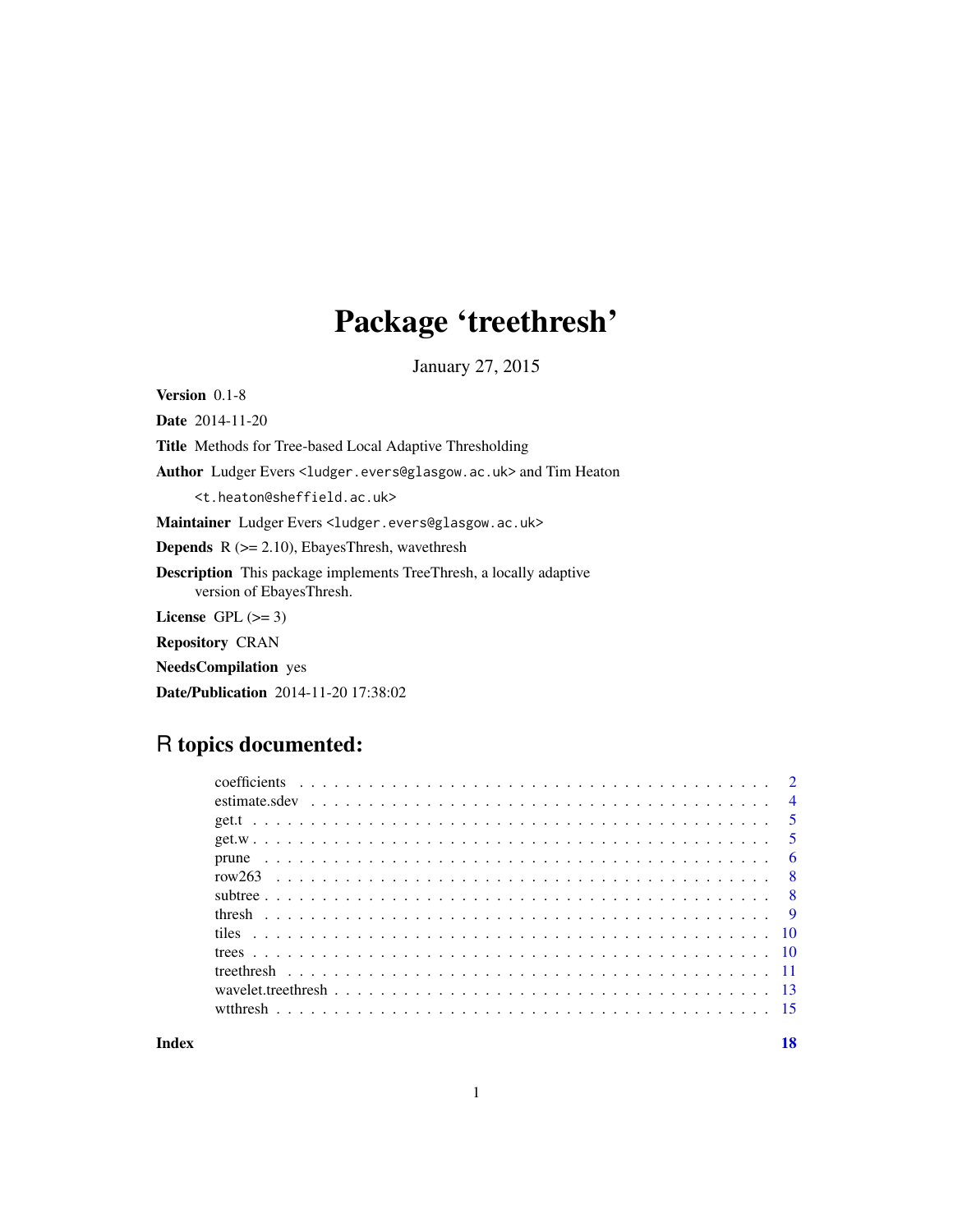#### <span id="page-1-2"></span>Description

extract.coefficients extracts wavelet coefficient vectors (in case of [wd](#page-0-0)) and coefficient matrices (in case of [imwd](#page-0-0)), so that these can be thresholded by [treethresh](#page-10-1) or [wtthresh](#page-14-1). update.coefficients re-inserts these vector or matrices into the [wd](#page-0-0) or [imwd](#page-0-0) objects, such that the inverse transform can be computed using the thresholded coefficients.

## Usage

```
## S3 method for class 'wd'
extract.coefficients(object, start.level=5)
## S3 method for class 'wd'
insert.coefficients(object, update)
## S3 method for class 'imwd'
extract.coefficients(object, start.level=5)
## S3 method for class 'imwd'
insert.coefficients(object, update)
```
#### Arguments

| object      | For extract coefficients the wd or imwd object to extract the coefficients<br>from. For insert. coefficients the wd or imwd object to be updated. |
|-------------|---------------------------------------------------------------------------------------------------------------------------------------------------|
| start.level | The coarsest level of coefficients to be extracted (extract.coefficients only)                                                                    |
| update      | A list with the matrices that should be copied into the wd or imwd object.<br>(update.coefficients only)                                          |
| $\cdots$    | additional arguments (see above for supported arguments).                                                                                         |

#### Value

extract.coefficients returns the coefficient matrices to be extracted. update.coefficients returns the updated [wd](#page-0-0) or [imwd](#page-0-0) object.

insert.coefficients returns the updated [wd](#page-0-0) or [imwd](#page-0-0) object into which the coefficients from update have been inserted.

#### References

Evers, L. and Heaton T. (2009) Locally adaptive tree-based tresholding.

## See Also

[treethresh](#page-10-1), [wtthresh](#page-14-1), [wavelet.treethresh](#page-12-1)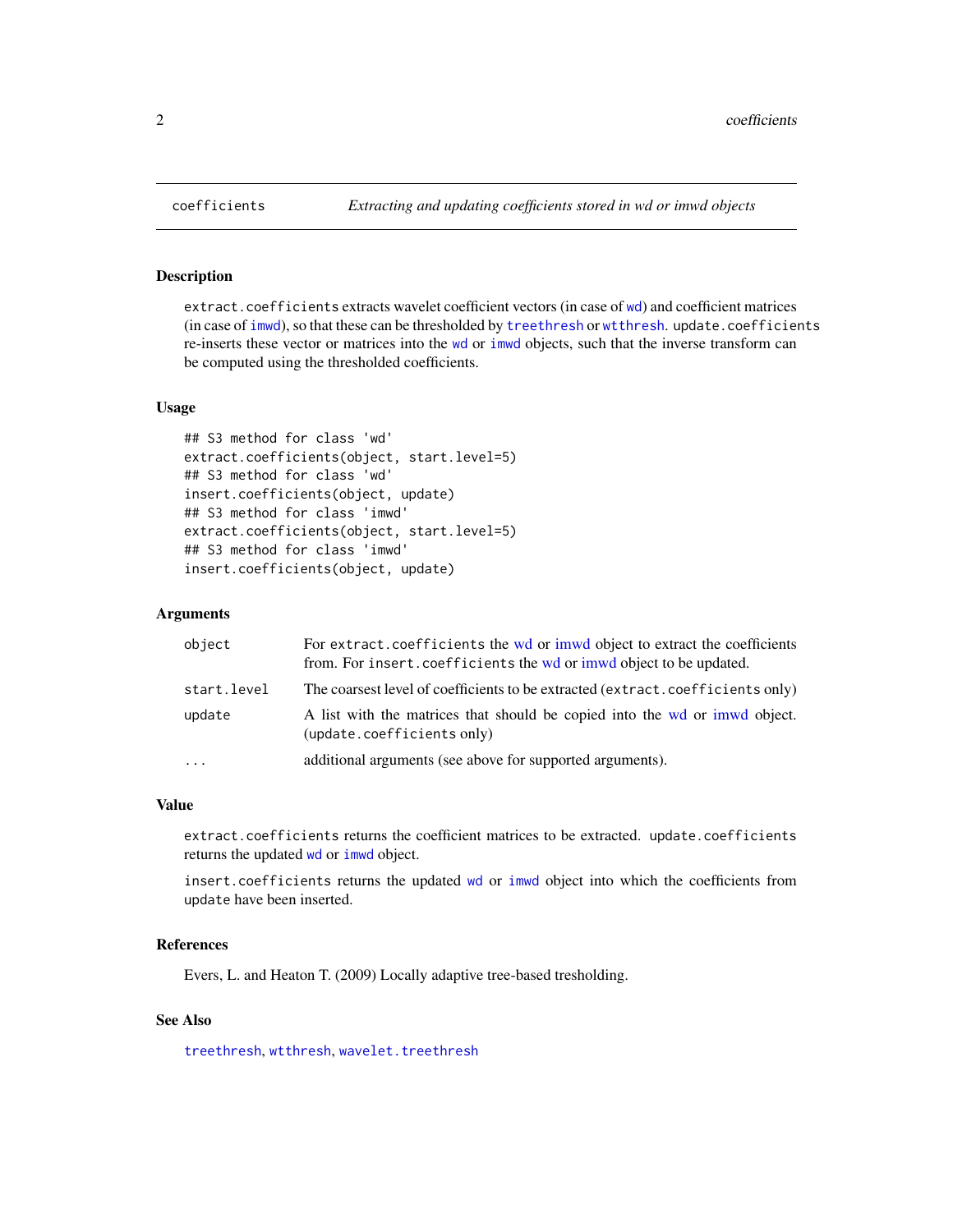#### coefficients 3

#### Examples

```
## The following examples shows how an example image can be
## thresholded step by step. All the steps are combined in the more
## user-friendly function wavelet.treethresh
## (01) Load the example image
data(tiles)
## (02) Display the image
par(mai=rep(0,4)) ; image(tiles,col=grey(0:255/255))
## (03) Add noise to the image
corrupted <- tiles + rnorm(length(tiles))
## (04) Display the corrupted image
par(mai=rep(0,4)) ; image(corrupted, col=grey(0:255/255))
## (05) Compute the wavelet transform
corrupted.wt <- imwd(corrupted)
## (06) Estimate the standard error
dev <- estimate.sdev(corrupted.wt)
## (07) Extract the coefficient matrices to be thresholded
coefs <- extract.coefficients(corrupted.wt)
## (08) Rescale the coefficients using the estimated standard error
## (should be around 1)
for (nm in names(coefs))
  coefs[[nm]] <- coefs[[nm]] / dev
## (09) Compute the tree
coefs.tree <- wtthresh(coefs)
## (10) Prune the tree
coefs.pruned.tree <- prune.wtthresh(coefs.tree)
## (11) Threshold according to the pruned tree
coefs.threshed <- thresh(coefs.pruned.tree)
## (12) Undo the rescaling
for (nm in names(coefs))
  coefs.threshed[[nm]] <- coefs.threshed[[nm]] * dev
## (13) Update coefficients
denoised.wt <- insert.coefficients(corrupted.wt, coefs.threshed)
## (14) Compute inverse wavelet transform
denoised <- imwr(denoised.wt)
## (15) Display denoised image
par(mai=rep(0,4)) ; image(denoised, col=grey(0:255/255))
```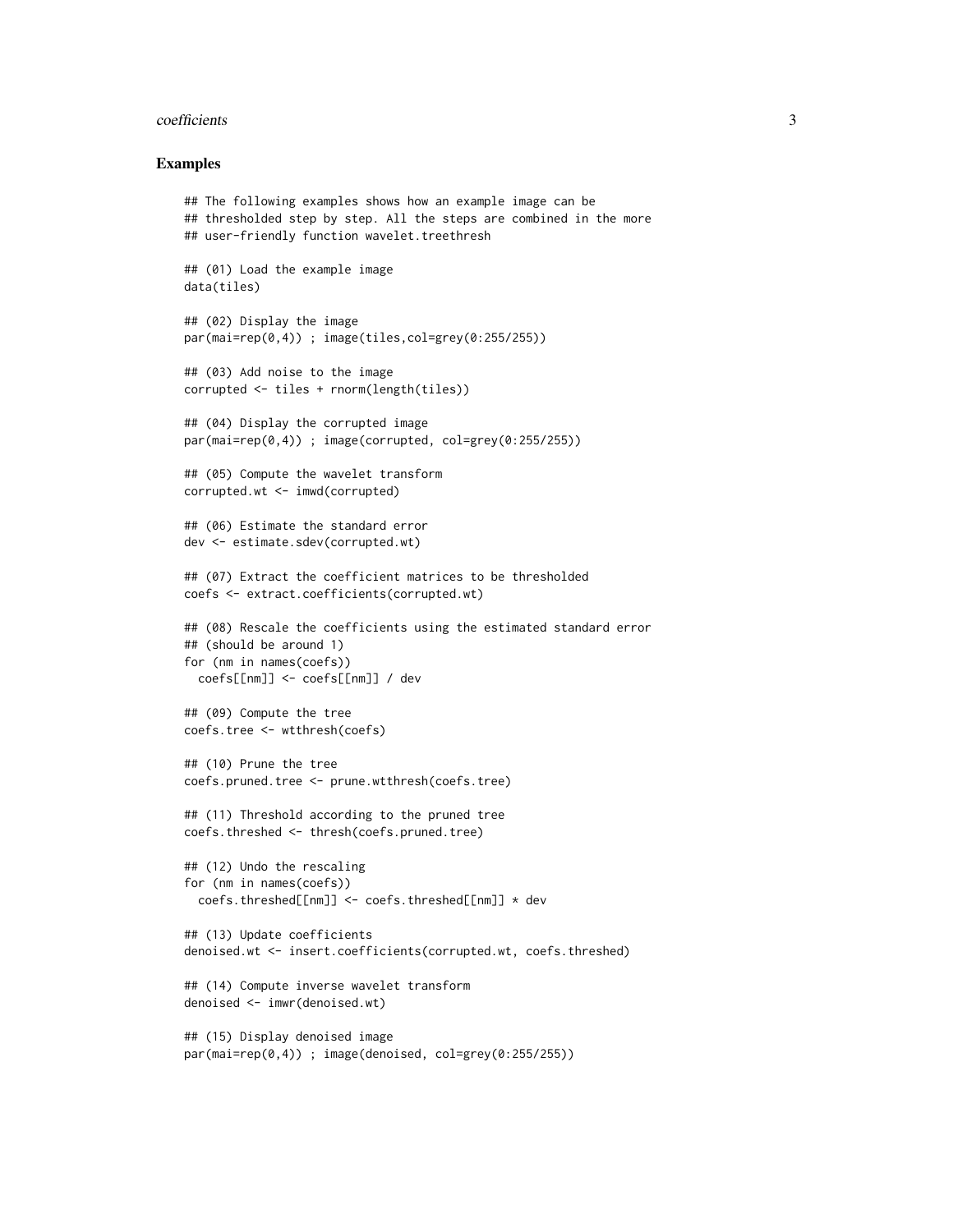```
## (16) Compute l2 loss
sum((denoised-tiles)^2)
## Equivalently we could have called
## denoised.wt <- wavelet.treethresh(corrupted.wt)
## instead of steps (06) - (13)
```
<span id="page-3-1"></span>estimate.sdev *Estimate noise level from wavelet coefficients*

## Description

estimate. sdev estimates by analysing the the wavelet coefficients at the finest level(s) of an [wd](#page-0-0) or [imwd](#page-0-0) object.

## Usage

```
## S3 method for class 'wd'
estimate.sdev(object, dev=mad)
## S3 method for class 'imwd'
estimate.sdev(object, dev=mad)
```
#### Arguments

| object                  | For extract.coefficients the wd or imwd object for which to estimate the<br>standard error.                     |
|-------------------------|-----------------------------------------------------------------------------------------------------------------|
| dev                     | The function used to estimate the standard error. Typical examples are sd, or the<br>more robust mad (default). |
| $\cdot$ $\cdot$ $\cdot$ | additional arguments (see above for supported arguments).                                                       |

## Value

estimate.sdev returns an estimate of the standard error.

## Note

For an example of the use of estimate.sdev, see [coefficients](#page-1-1).

<span id="page-3-0"></span>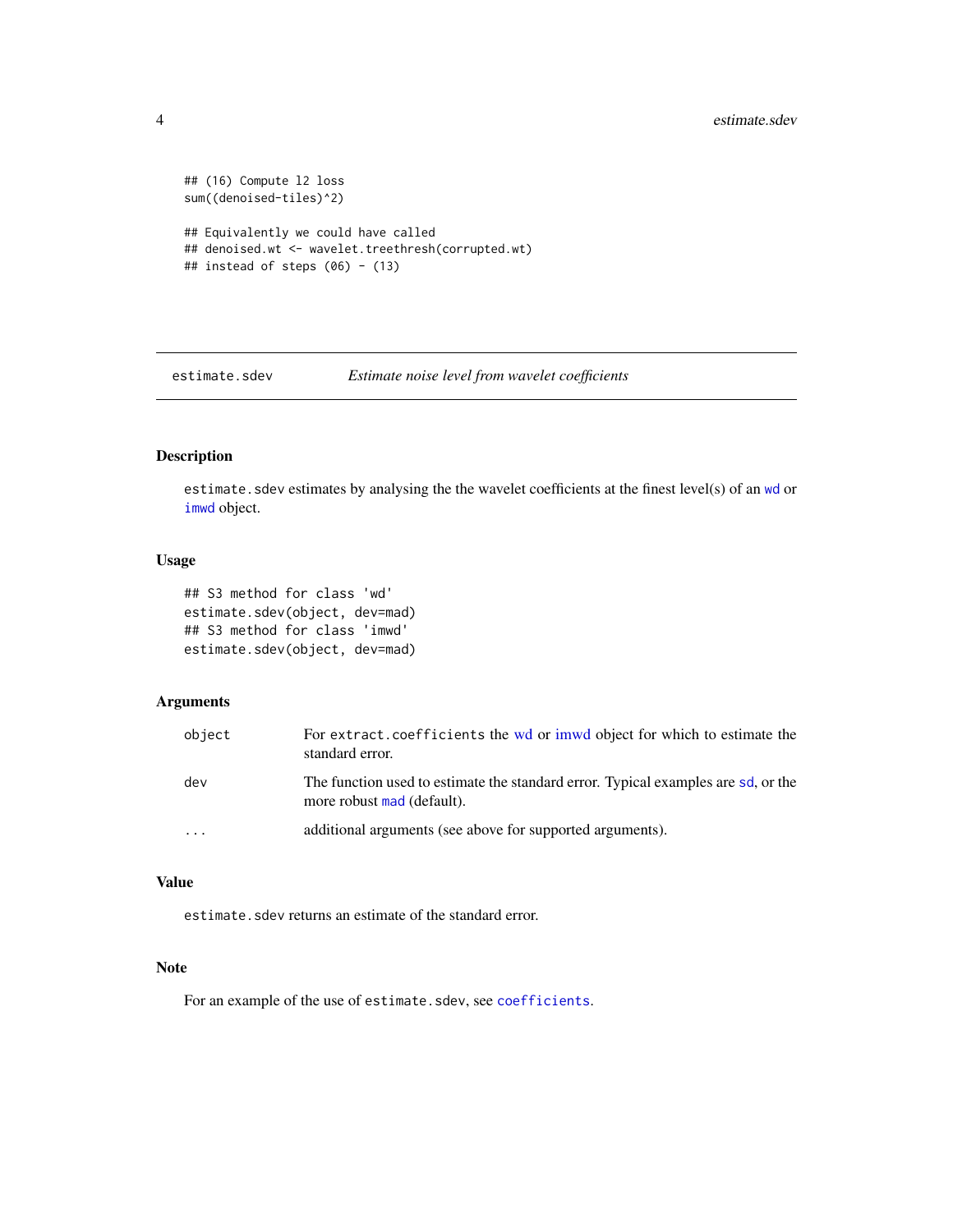<span id="page-4-2"></span><span id="page-4-0"></span>

#### Description

Extracts from a tree object of the classes [treethresh](#page-10-1) or [wtthresh](#page-14-1) the estimated value of the hard threshold  $t$  for each data point.

#### Usage

```
## S3 method for class 'treethresh'
get.t(object, C)
## S3 method for class 'wtthresh'
get.t(object, C)
```
#### Arguments

| object | An object of the class treethresh or with resh from which the thresholds are<br>to be computed.                         |
|--------|-------------------------------------------------------------------------------------------------------------------------|
| C      | If C is given, then the tree is pruned with constant $C$ (see the help of prune for<br>details on the pruning process). |

## Value

get.  $t$  returns an estimated value of the hard threshold  $t$  for each data point used to estimate object. If object is of the class [treethresh](#page-10-1), then get.t returns an array (or matrix) of exactly the same dimension as the data that was used to estimate object. If object is of the class [wtthresh](#page-14-1) then it returns a list with elements of the same name and dimensions as the list that was used to estimate object.

#### See Also

[treethresh](#page-10-1), [wtthresh](#page-14-1), [get.w](#page-4-1), [prune](#page-5-1)

<span id="page-4-1"></span>get.w *Extract estimated weights*

## Description

Extracts from a tree object of the classes [treethresh](#page-10-1) or [wtthresh](#page-14-1) the estimated value of the weight w for each data point.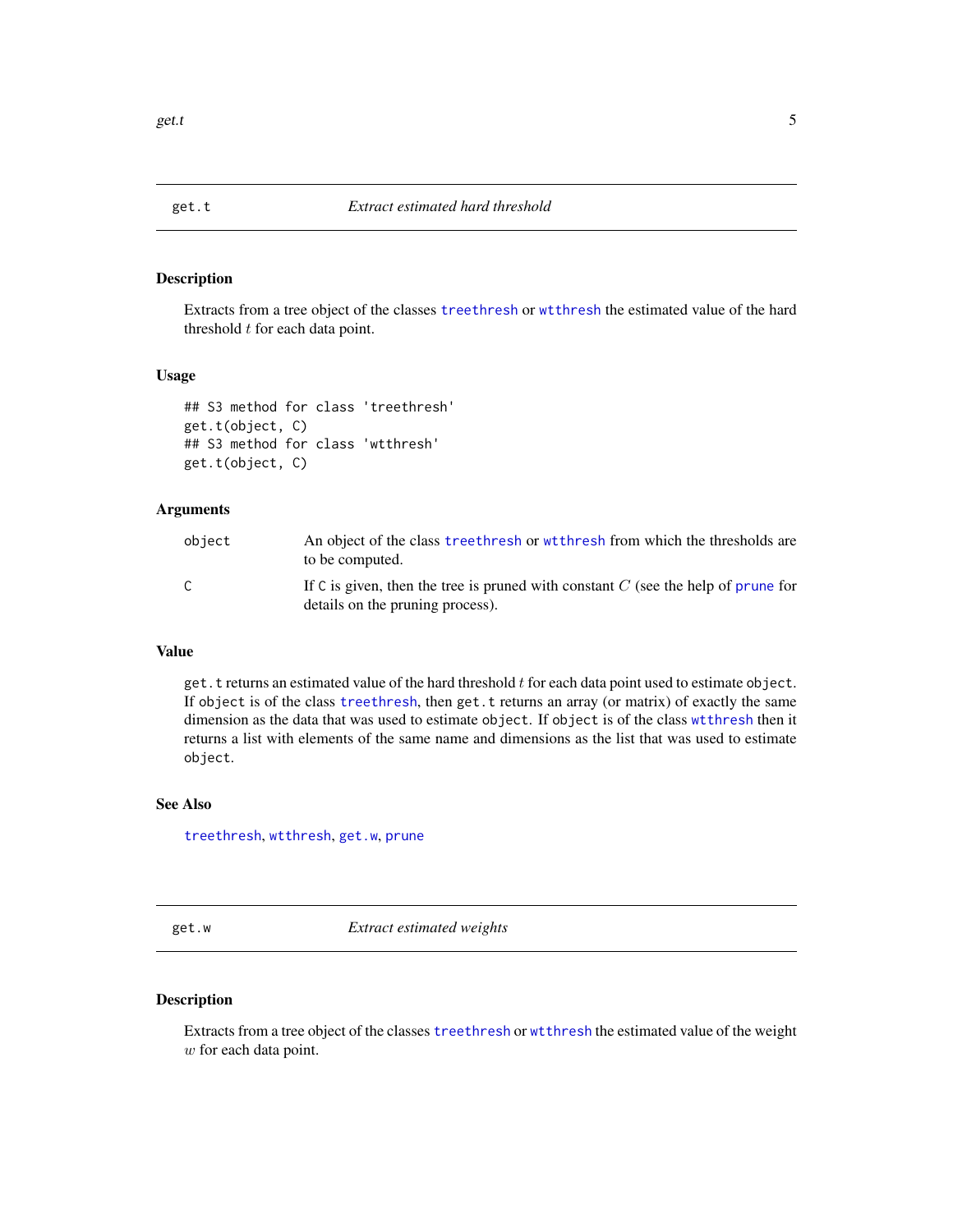6 prune to the contract of the contract of the contract of the contract of the contract of the contract of the contract of the contract of the contract of the contract of the contract of the contract of the contract of the

#### Usage

```
## S3 method for class 'treethresh'
get.w(object, C)
## S3 method for class 'wtthresh'
get.w(object, C)
```
#### **Arguments**

| object | An object of the class treethresh or with resh from which the weights are to<br>be extracted.                  |
|--------|----------------------------------------------------------------------------------------------------------------|
|        | If C is given then the tree is pruned with constant $C$ (see the help of prune for<br>details on the pruning). |

## Value

get.w returns an estimated value of the weight  $w$  for each data point used to estimate object. If object is of the class [treethresh](#page-10-1), then get.w returns an array (or matrix) of exactly the same dimension as the data that was used to estimate object. If object is of the class [wtthresh](#page-14-1) then it returns a list with elements of the same name and dimensions as the list that was used to estimate object.

## See Also

[treethresh](#page-10-1), [wtthresh](#page-14-1), [get.t](#page-4-2), [prune](#page-5-1)

<span id="page-5-1"></span>prune *Prune a tree using cross-validation*

## Description

Extracts an optimal subtree from a tree object of the classes [treethresh](#page-10-1) or [wtthresh](#page-14-1). Contrary to [subtree](#page-7-1) the values of the complexity parameter  $C$  does not need to be given, but is determined using cross-validation.

#### Usage

```
## S3 method for class 'treethresh'
prune(object, v=5, sd.mult=0.5, plot=TRUE)
## S3 method for class 'wtthresh'
prune(object, v=5, sd.mult=0.5, plot=TRUE)
```
<span id="page-5-0"></span>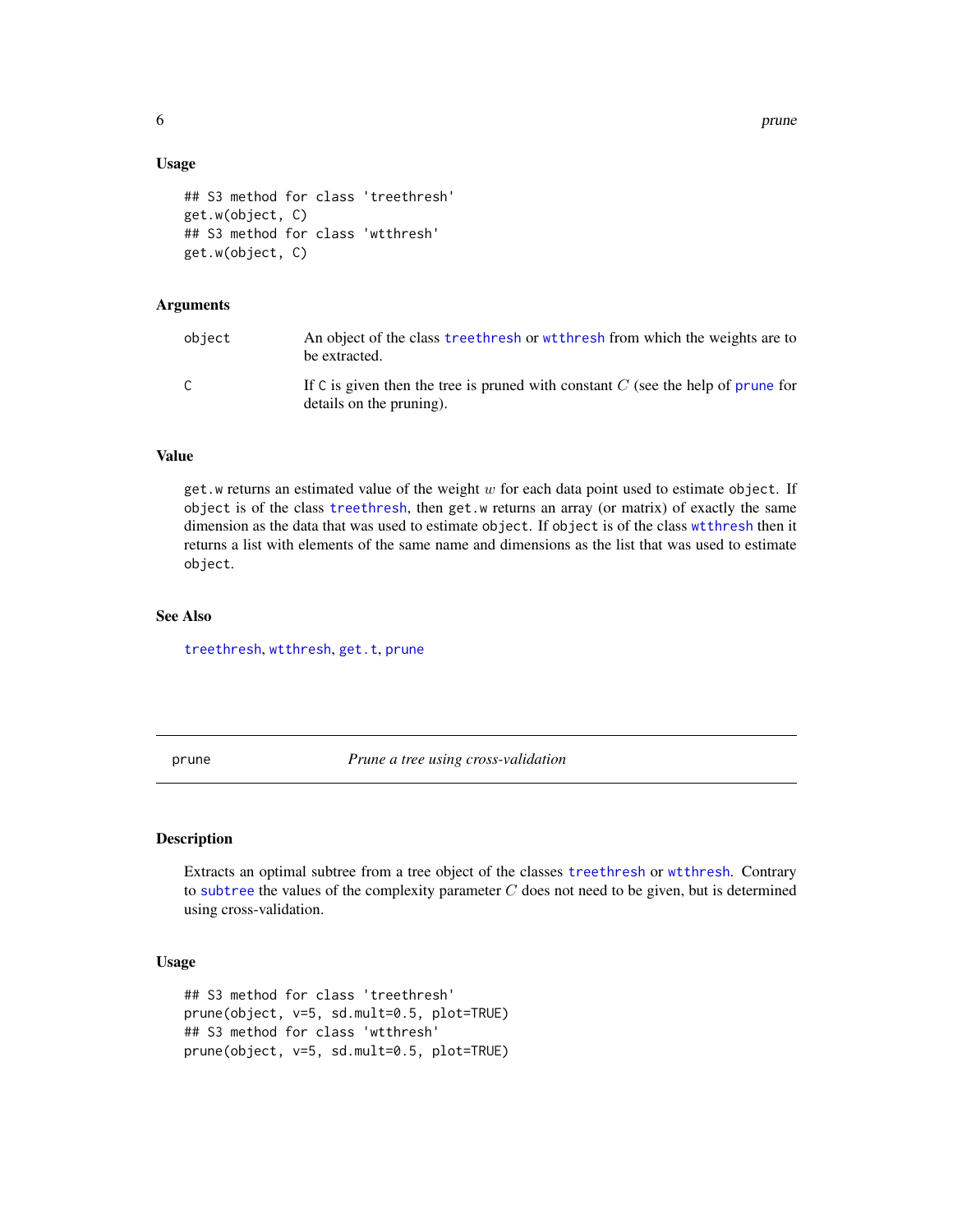#### <span id="page-6-0"></span>prune 2008 and 2008 and 2008 and 2008 and 2008 and 2008 and 2008 and 2008 and 2008 and 2008 and 2008 and 2008 and 2008 and 2008 and 2008 and 2008 and 2008 and 2008 and 2008 and 2008 and 2008 and 2008 and 2008 and 2008 and

#### Arguments

| object                  | An object of the class treethresh or wtthresh according to which thresholding<br>is to be carried out.                                                                                      |
|-------------------------|---------------------------------------------------------------------------------------------------------------------------------------------------------------------------------------------|
| $\mathsf{v}$            | The number of folds in the cross-validation used to determine the optimal sub-<br>tree in the pruning step (see below for details).                                                         |
| sd.mult                 | The smallest subtree that is not sd. mult times the standard error worse than the<br>best loglikelihood will be chosen as the optimal tree in the pruning step. (see<br>below for details). |
| plot                    | If plot=TRUE a plot of the relative predicted loglikelihood estimated in the cross-<br>validation against the complexity parameter $C$ is produced.                                         |
| $\cdot$ $\cdot$ $\cdot$ | additional arguments (see above for supported arguments).                                                                                                                                   |

## **Details**

The tree grown by [treethresh](#page-10-1) or [wtthresh](#page-14-1) often yields too many partitions leading to an overfit. The resulting tree has to be 'pruned', i.e. the branches corresponding to the least important regions have to be 'snipped off'.

As the TreeThresh model is a special case of a classification and regression tree, there exists a sequence of nested subtrees (i.e. a sequence of nested partitions) that maximises the regularised loglikelihood

 $\ell + \alpha \cdot \text{# partitions.}$ 

The parameter  $\alpha$  controls the complexity of the resulting partition. For  $\alpha = 0$  no pruning is carried out. If a large enough  $\alpha$  is chosen, only the root node of the tree is retained, i.e. no partitioning is done. Denote this value of  $\alpha$  by

 $alpha_0$ . The complexity parameter can thus be rescaled to

$$
C=\frac{\alpha}{\alpha_0}
$$

yielding a complexity parameter ranging from 0 (no pruning) to 1 (only retain the root node).

The optimal value of the complexity parameter C (or, equivalently,  $\alpha$ ) depends on the problem at hand and thus has to be chosen carefully. prune estimates the optimal complexity parameter  $C$  by a  $v$ -fold cross-validation. If sd.mult=0 the value of C that yields the highest predictive loglikelihood in the cross-validation is used to prune the tree object. If sd.mult is not 0 the largest  $C$  that is not sd.mult standard errors worse than the best  $C$  is used.

#### Value

prune returns an object of the class [treethresh](#page-10-1) or [wtthresh](#page-14-1) that contains a tree pruned at value  $C$  (see the function [prune](#page-5-1) for details on the pruning process).

## Note

For an example of the use of prune, see [coefficients](#page-1-1).

#### See Also

[treethresh](#page-10-1), [wtthresh](#page-14-1), [get.t](#page-4-2), [prune](#page-5-1)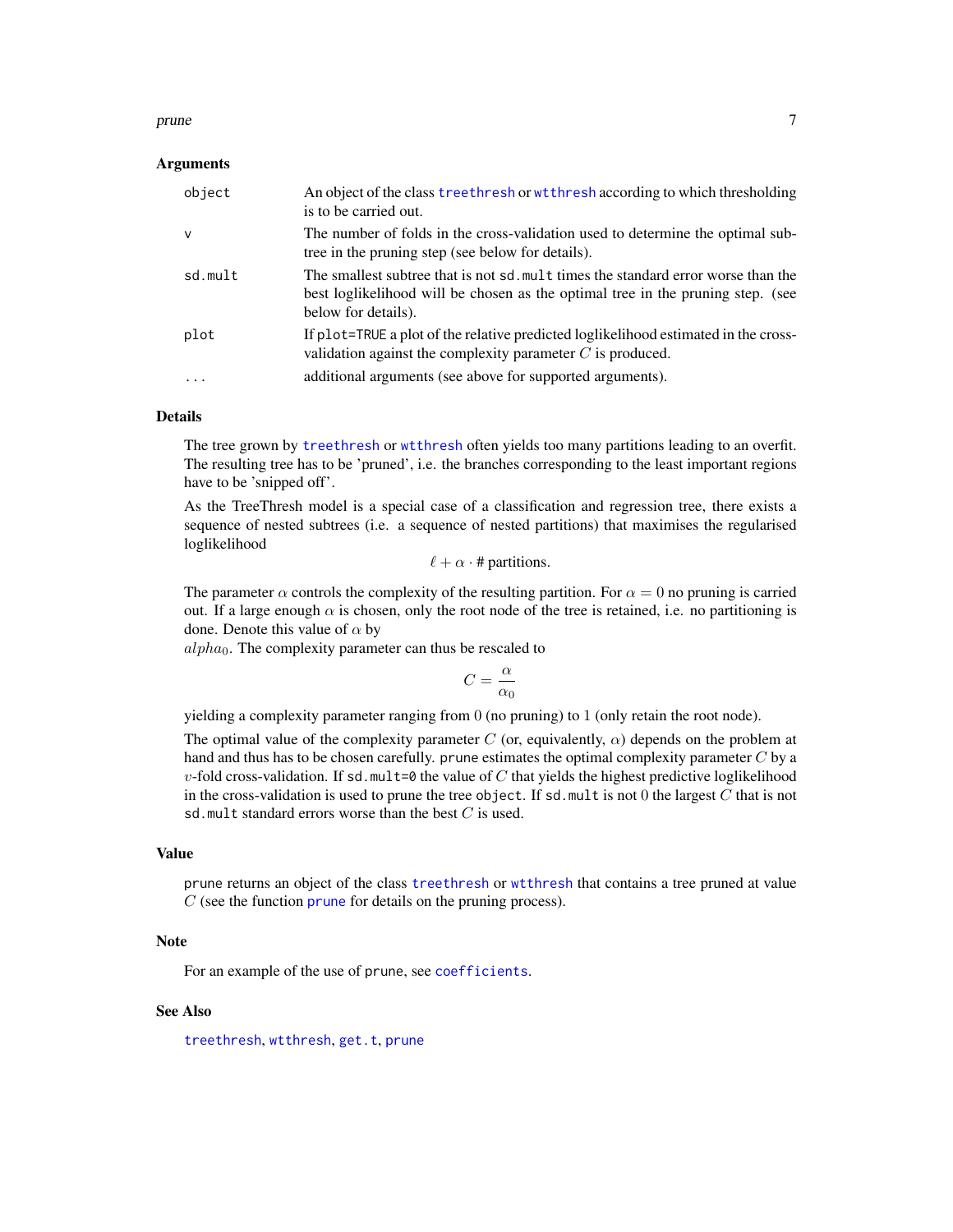<span id="page-7-2"></span><span id="page-7-0"></span>

## Description

Sequence of length 512 corresponding to the 263rd row of [trees](#page-9-1). The sequence was used as an example in Evers and Heaton (2009).

#### Usage

row263

## References

Evers, L. and Heaton T. (2009) Locally adaptive tree-based tresholding.

## See Also

[trees](#page-9-1)

### Examples

```
data(row263)
plot(row263, type="b")
```
<span id="page-7-1"></span>

| subtree | Extract subtree by pruning according to a specified complexity param- |
|---------|-----------------------------------------------------------------------|
|         | eter                                                                  |

#### Description

Extracts a subtree from a tree object of the classes [treethresh](#page-10-1) or [wtthresh](#page-14-1) by pruning according to a specified value of the complexity parameter C.

## Usage

```
## S3 method for class 'treethresh'
subtree(object, C)
## S3 method for class 'wtthresh'
subtree(object, C)
```

| object | An object of the class treethresh or with resh from which a subtree is to be<br>extracted. |
|--------|--------------------------------------------------------------------------------------------|
|        | The value of the complexity parameter $C$ to be used for the pruning.                      |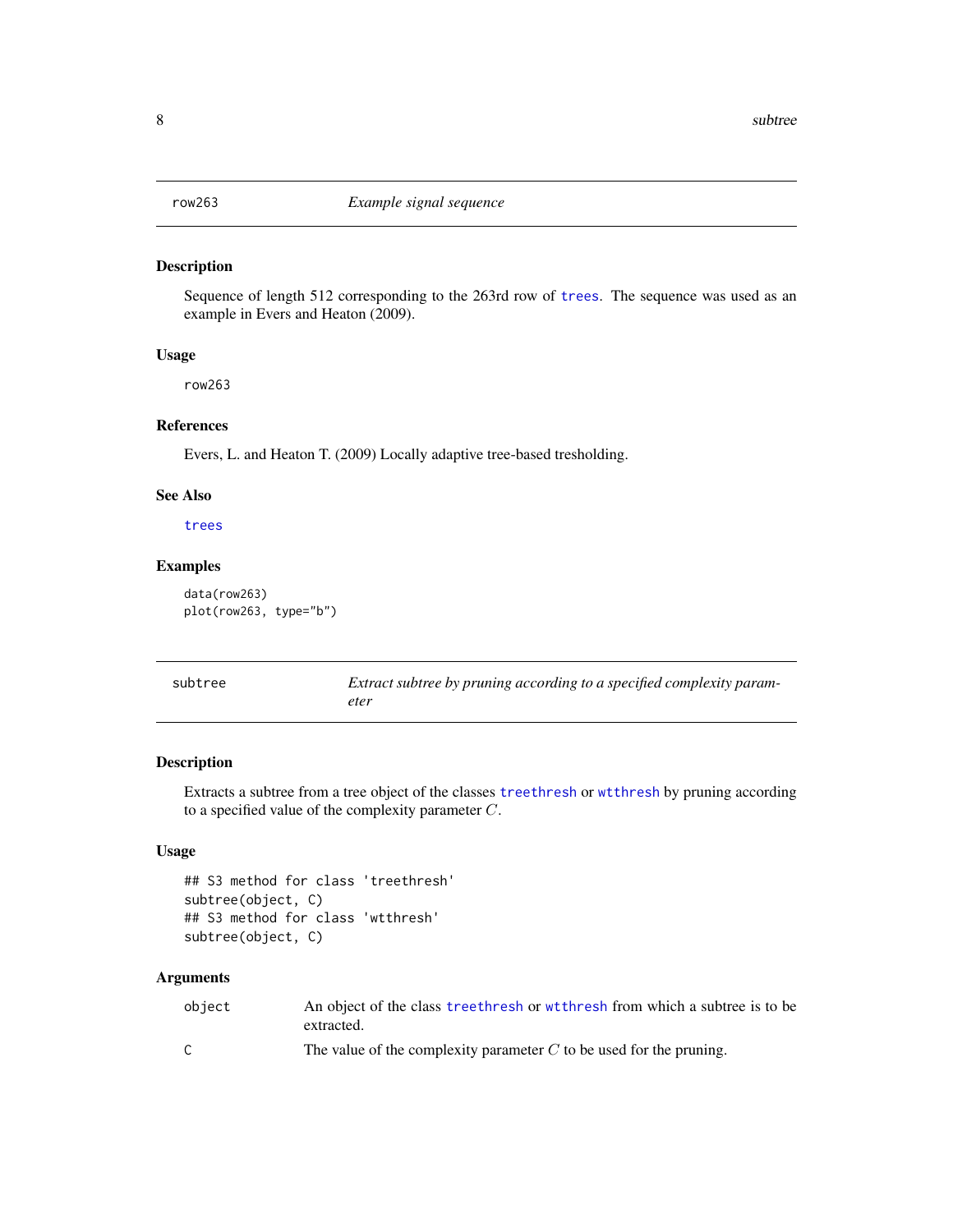#### <span id="page-8-0"></span>thresh 9

## Value

subtree returns an object of the class [treethresh](#page-10-1) or [wtthresh](#page-14-1) that contains a tree pruned at value  $C$  (see the function [prune](#page-5-1) for details on the pruning process).

#### Note

Use the function [prune](#page-5-1) to carry out the pruning without having to specify the complexity parameter  $C$ .

## See Also

[treethresh](#page-10-1), [wtthresh](#page-14-1), [prune](#page-5-1)

<span id="page-8-1"></span>

thresh *Perform thresholding according to a tree*

## Description

Thresholds according to a tree object of the classes [treethresh](#page-10-1) or [wtthresh](#page-14-1).

#### Usage

## S3 method for class 'treethresh' thresh(object, data, C, postmed=TRUE) ## S3 method for class 'wtthresh' thresh(object, data, C, postmed=TRUE)

#### Arguments

| object  | An object of the class treethresh or wtthresh according to which thresholding<br>is to be carried out.                                                                                                                                                                                                                                                                                                                                                                                          |
|---------|-------------------------------------------------------------------------------------------------------------------------------------------------------------------------------------------------------------------------------------------------------------------------------------------------------------------------------------------------------------------------------------------------------------------------------------------------------------------------------------------------|
| data    | The data to be thresholded. If object is of the class treetheresh, then object<br>has to be an array (or matrix) of exactly the same dimension as the data that<br>was used to estimate object. If object is of the class with resh it has to be<br>a list with elements of the same name and dimensions as the list that was used<br>to estimate object. If no data object is given and if object is not estimated<br>directly from the $\beta$ then the data used to estimate object is used. |
| C       | If C is given then the tree is pruned with constant $C$ (see the help of prune for<br>details on the pruning).                                                                                                                                                                                                                                                                                                                                                                                  |
| postmed | If postmed=TRUE then the thresholding is done by returning the posterior median<br>$\mu_i   X_i$ . If postmed=FALSE then hard thresholding is performed.                                                                                                                                                                                                                                                                                                                                        |

#### Value

thresh returns the thresholded data.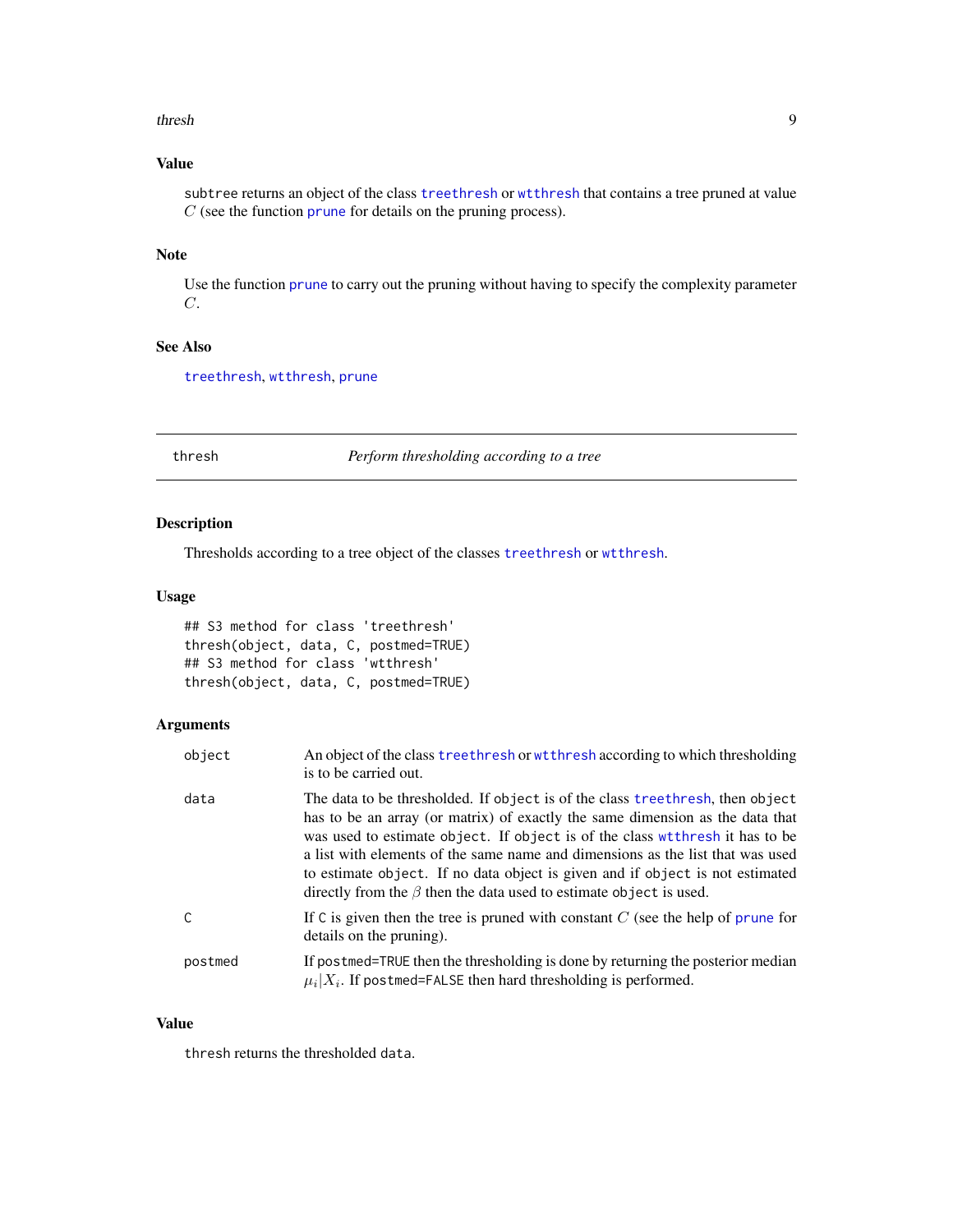## Note

For an example of the use of thresh, see [coefficients](#page-1-1).

#### See Also

[treethresh](#page-10-1), [wtthresh](#page-14-1), [get.t](#page-4-2), [prune](#page-5-1)

| tiles | Example image |  |
|-------|---------------|--|
|       |               |  |

#### Description

Greyscale image of 128 x 128 pixels containing three tiles of concentric circles.

## Usage

tiles

## Examples

data(tiles) image(tiles)

<span id="page-9-1"></span>

trees *Example image*

#### Description

Greyscale image of 512 x 512 pixels showing tree close to Swellendam, Western Cape, South Africa. The image was used as an example in Evers and Heaton (2009).

#### Usage

tiles

## References

Evers, L. and Heaton T. (2009) Locally adaptive tree-based tresholding.

## See Also

[row263](#page-7-2)

#### Examples

```
data(trees)
image(trees, col=grey(seq(0,1,length.out=64)))
```
<span id="page-9-0"></span>10 trees and the state of the state of the state of the state of the state of the state of the state of the state of the state of the state of the state of the state of the state of the state of the state of the state of t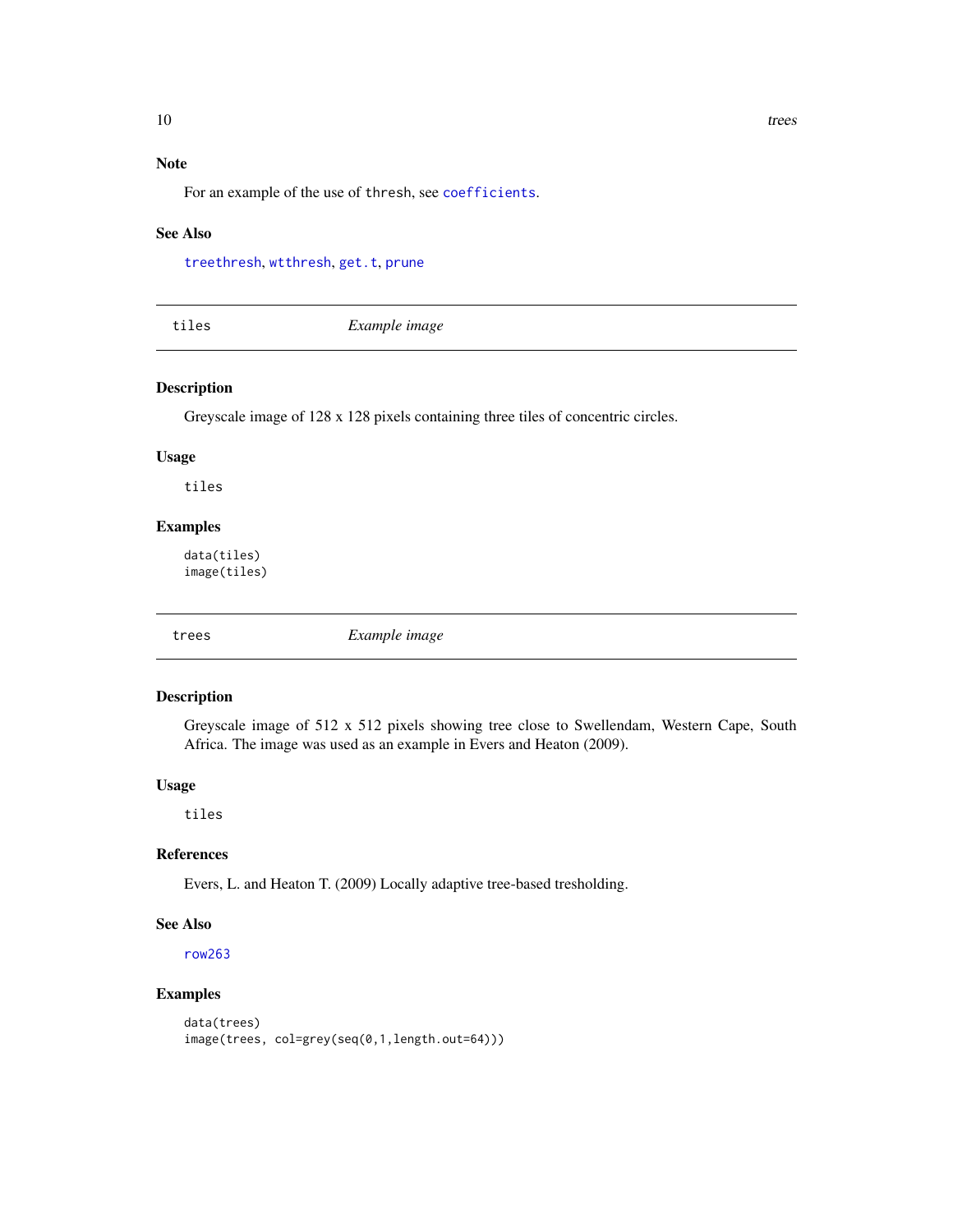<span id="page-10-1"></span><span id="page-10-0"></span>treethresh *Compute optimal thresholding partition for a sequence, matrix, or array of data.*

## Description

This function carries out the tree-based thresholding algorithm described in section 3 of Evers and Heaton (2009).

## Usage

```
treethresh(data, beta, criterion="score", control=list(),
          rho=sys.frame(sys.parent()))
```

| data      | An array (or an object coercible to an array, i.e. a vector or matrix) containing<br>the data. The data is assumed to have noise of unit variance, thus the data needs<br>to be rescaled a priori (e.g. in the case of wavelet coefficients using function<br>estimate.sdev).                                                                                                                                                         |
|-----------|---------------------------------------------------------------------------------------------------------------------------------------------------------------------------------------------------------------------------------------------------------------------------------------------------------------------------------------------------------------------------------------------------------------------------------------|
| beta      | Instead of using the original data, one can call wtthresh using the $\beta_i$ instead<br>of the observed data. These can be computed using beta. laplace.                                                                                                                                                                                                                                                                             |
| criterion | The criterion to be used. Can be "score" (default) for using the score test,<br>"likelihood" for using the likelihood ratio test (slower), "heuristic" for us-<br>ing a heuristic criterion based on the original data, or a user-specified function<br>that computes the goodness of a split. This function should take four arguments<br>(which should be self-explanatory), left_data, left_betas, right_data, and<br>right_betas. |
| control   | A list that allows the user to tweak the behaviour of treethresh. It can contain<br>the following elements:                                                                                                                                                                                                                                                                                                                           |
|           | <b>max.depth</b> The maximum depth of the tree. Defaults to 10.                                                                                                                                                                                                                                                                                                                                                                       |
|           | minimum.width The minimum width of a region of the partitions. This setting<br>avoids creating too small regions. Defaults to 3.                                                                                                                                                                                                                                                                                                      |
|           |                                                                                                                                                                                                                                                                                                                                                                                                                                       |
|           | minimum.size The minimum size of a region of the partitions. This setting<br>avoids creating too small regions. Defaults to $5d$ , where d is the dimension<br>of the arras.                                                                                                                                                                                                                                                          |
|           | <b>Insignif</b> If the p-value of the corresponding likelihood ratio test is larger than<br>1-1r. signif a split will be discarded. Defaults to 0.5.                                                                                                                                                                                                                                                                                  |
|           | absolute.improvement The minimum absolute improvement of the above cri-<br>terion necessary such that a split is retained. Defaults to -Inf, i.e. deacti-<br>vated.                                                                                                                                                                                                                                                                   |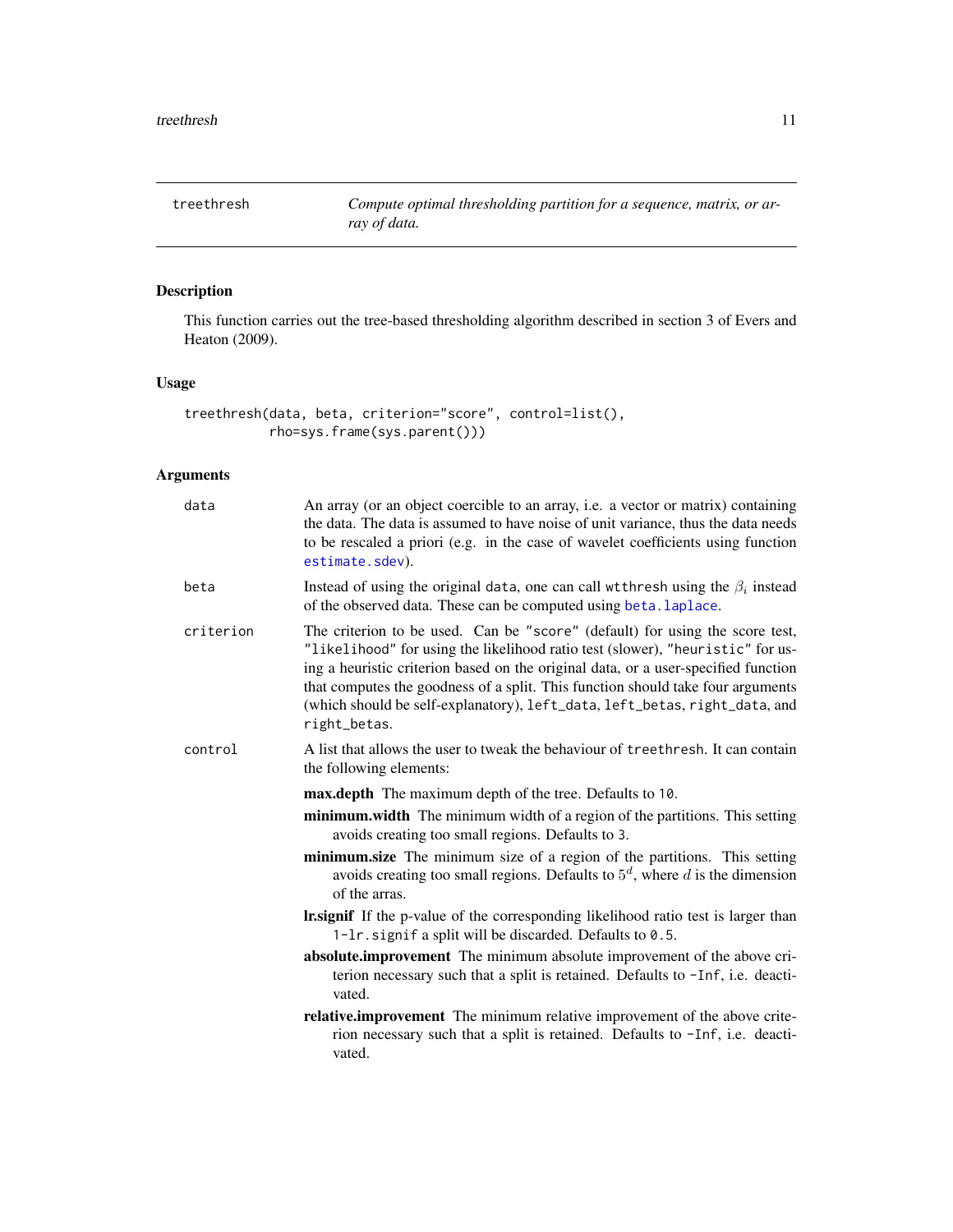|     | absolute.criterion The minimum value of the above criterion necessary such<br>that a split is retained. Defaults to 0, i.e. deactivated.                                                           |
|-----|----------------------------------------------------------------------------------------------------------------------------------------------------------------------------------------------------|
|     | <b>a</b> The parameter a of the Laplace distribution $\gamma(\mu) \propto \exp(-a \mu )$ correspond-<br>ing to the signal. Defaults to $0.5$ .                                                     |
|     | <b>beta.max</b> The maximum value of $\beta$ . Defaults to 1e5.                                                                                                                                    |
|     | <b>max.iter</b> The maximum number of iterations when computing the estimate of<br>the weight $w$ in a certain region. Defaults to 30.                                                             |
|     | <b>tolerance.grad</b> The estimate of the weight $w$ in a certain region is considered<br>having converged, if the gradient of the likelihood is less than tolerance.grad.<br>Defaults to $1e-8$ . |
|     | <b>tolerance</b> The estimate of the weight $w$ in a certain region is considered having<br>converged, if the estimates of the weight $w$ change less than tolerance.<br>Defaults to 1e-6.         |
| rho | The environment used to evaluate the user-speficied criterion function if one is<br>supplied). (You want to change this argument only in very rare circumstances).                                 |

## Value

treethresh returns an object of the class c("treethresh"), which is a list containing the following elements:

| splits     | A table describing the detailed structure of the fitted tree together with the local<br>loglikelihoods required for the pruning. |
|------------|----------------------------------------------------------------------------------------------------------------------------------|
| membership | An array of the same dimension as data or beta indicating to which region each<br>entry of the array of data belongs.            |
| beta       | The values of $\beta$ for each observation / coefficient.                                                                        |
| data       | The data used.                                                                                                                   |
| criterion  | The criterion used to decide on splits (see argument criterion).                                                                 |
| control    | The control list of tuning options used (see argument control).                                                                  |

### References

Evers, L. and Heaton T. (2009) Locally adaptive tree-based thresholding.

## Examples

```
# (1) Create a vector with the probabilities of a signal being present
w.true <- c(rep(0.1,400),rep(0.7,300),rep(0.1,300))
```

```
# (2) Generate the signal
mu <- numeric(length(w.true))
non.zero.entry <- runif(length(mu))<w.true
num.non.zero.entries <- sum(non.zero.entry)
mu[non.zero.entry] <- rexp(num.non.zero.entries,rate=0.5)*
                        sample(c(-1,1),num.non.zero.entries,replace=TRUE)
```
# (3) Split graphics device par(mfrow=c(2,2))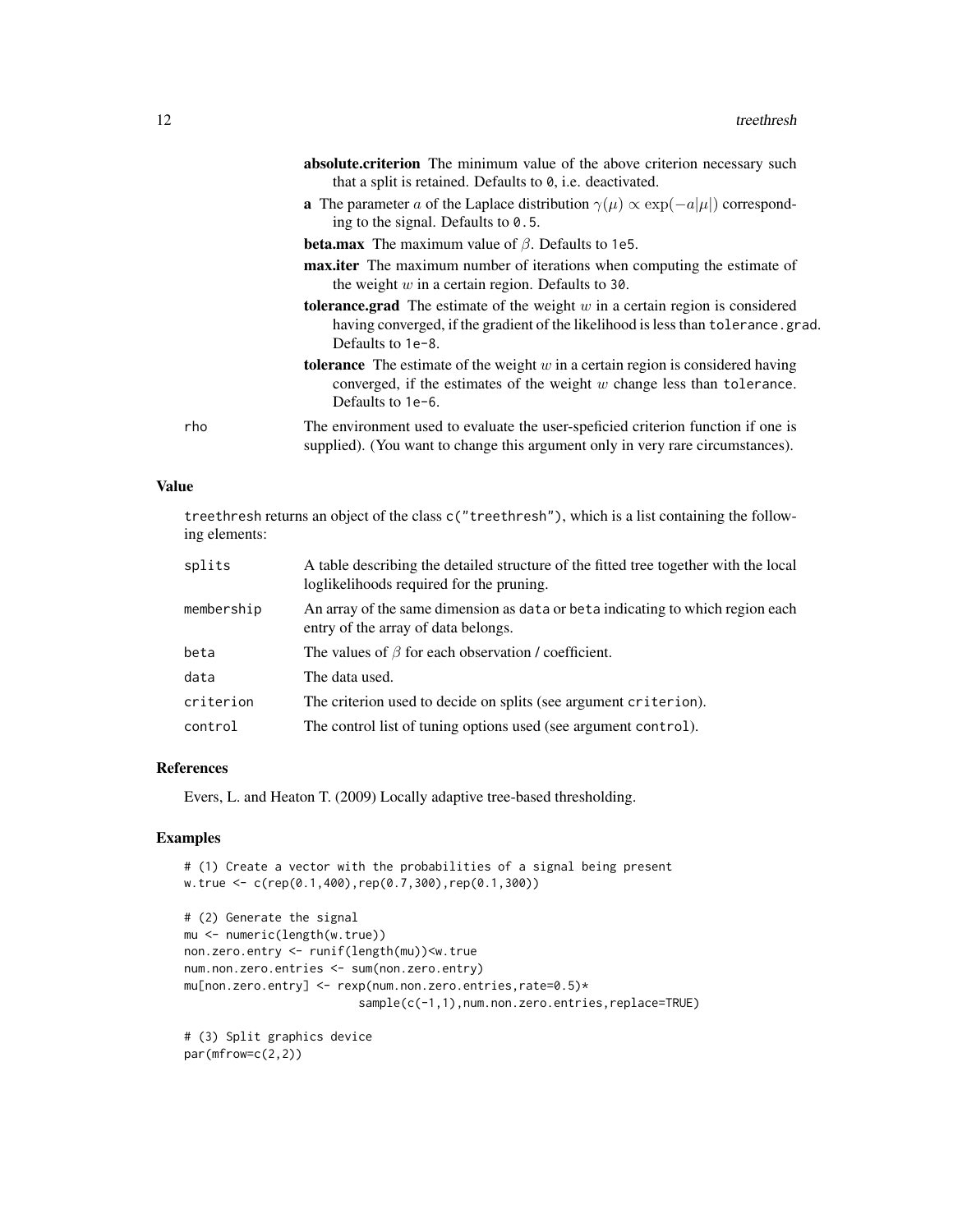```
# (3) Draw the true signal (signal present in red)
plot(mu,col=non.zero.entry+1)
title("True signal")
# (4) Add noise to the signal
x <- mu + rnorm(length(mu))
# (5) Plot the noisy signal (signal present in red)
plot(x,col=non.zero.entry+1)
title("Noisy signal")
# (6) Carry out the tree-based thresholding
tt <- treethresh(x)
# (7) Prune the tree
tt.pruned <- prune(tt)
# (8) Threshold the signal according to the pruned tree
mu.hat <- thresh(tt.pruned)
# (9) Print the denoised signal
plot(mu.hat,col=non.zero.entry+1)
title("Denoised signal")
# (10) Add solid lines for splits (lines removed by the pruing are dashed)
abline(v=tt$split[,"pos"],lty=2)
abline(v=tt.pruned$split[,"pos"],lty=1)
```
<span id="page-12-1"></span>wavelet.treethresh *Threshold wavelet coefficients*

## Description

wavelet.threshold is a more user-friendly function for thresholding wavelet coefficients stored in an [wd](#page-0-0) or [imwd](#page-0-0) object. It combines the functions [extract.coefficients](#page-1-2), [estimate.sdev](#page-3-1) (rescales the coefficients accordingly), [treethresh](#page-10-1) or [wtthresh](#page-14-1), [prune](#page-5-1), [thresh](#page-8-1), and [insert.coefficients](#page-1-2)

#### Usage

```
wavelet.treethresh(object, sdev=NA, dev=mad, start.level=5,
                   levelwise=FALSE, v=5, sd.mult=0.5, postmed=TRUE, ...)
```

| object | An object of the class we or wtthresh to be smoothed by thresholding.                                                                          |
|--------|------------------------------------------------------------------------------------------------------------------------------------------------|
| sdev   | The standard error of the noise (if known), otherwise NA.                                                                                      |
| dev    | The function used to estimate the standard error. Typical examples are sd (teh<br>default), or the more robust mad. Not used if sdev is given. |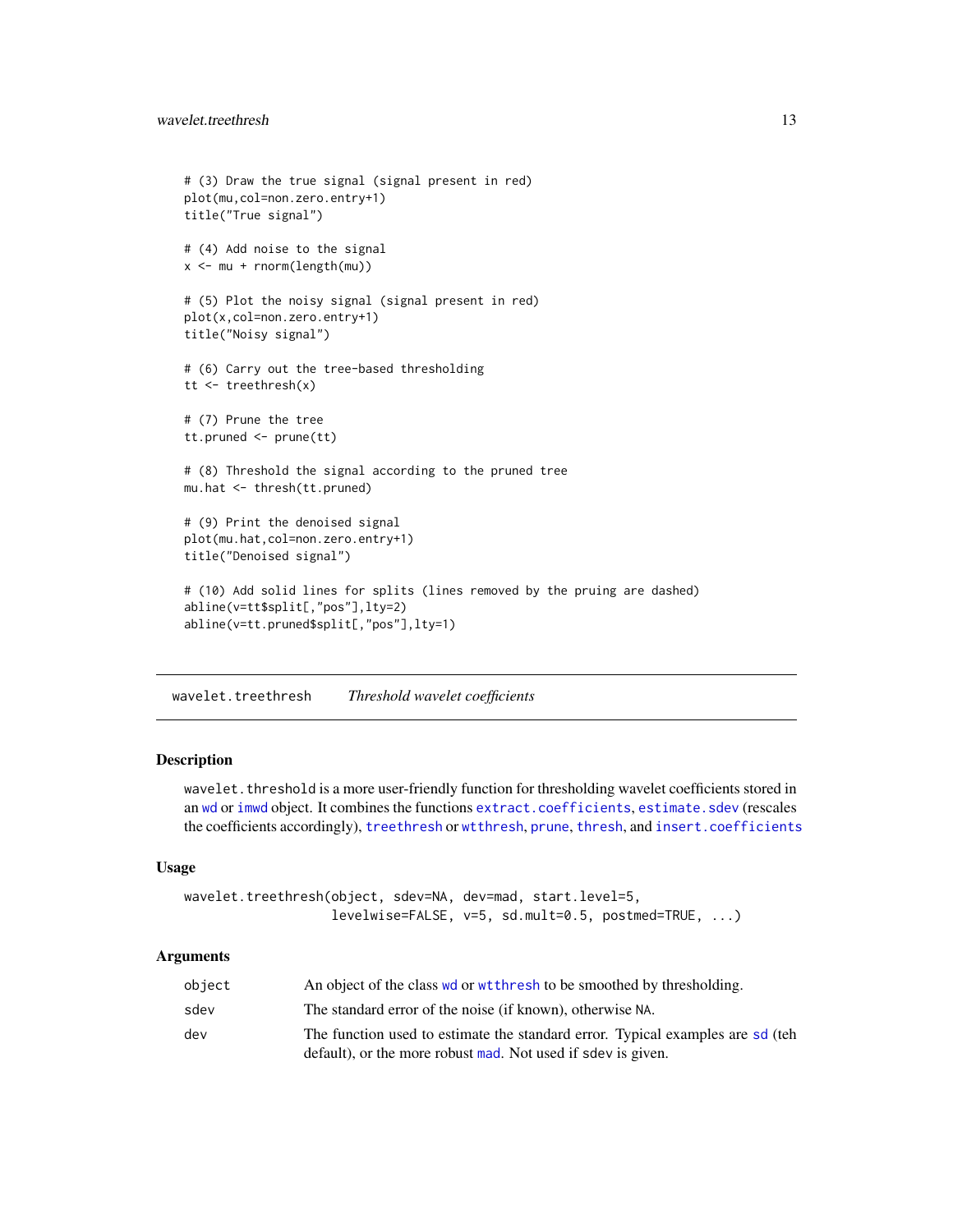<span id="page-13-0"></span>

| start.level  | The level in the wavelet transform from which to commence thresholding the<br>wavelet coefficients. This level and all those finer levels will be thresholded.                                                                                                                                         |
|--------------|--------------------------------------------------------------------------------------------------------------------------------------------------------------------------------------------------------------------------------------------------------------------------------------------------------|
| levelwise    | Indicates whether the thresholding should be carried out independently for each<br>level and type of coefficients as in the function treethresh (if levelwise=TRUE),<br>or whether a common partition is to be found jointly for all coefficients as in the<br>function wtthresh (if levelwise=FALSE). |
| $\mathsf{v}$ | The number of folds in the cross-validation used to determine the optimal sub-<br>tree in the pruning step (see the function prune for details). NA if no pruning is<br>to be carried out.                                                                                                             |
| sd.mult      | The smallest subtree that is not sd, mult times the standard error worse than the<br>best loglikelihood will be chosen as the optimal tree in the pruning step. (see<br>the function prune for details).                                                                                               |
| postmed      | Controls whether thresholding is to be carried out by using the posterior median<br>of the coefficient $\mu y$ (postmed=true) or by using a hard threshold (postmed=FALSE).<br>(See the function thresh for more details.)                                                                             |
| $\ddotsc$    | arguments passed to to wtthresh (if levelwise=FALSE) or treethresh (if<br>levelwise=TRUE).                                                                                                                                                                                                             |
|              |                                                                                                                                                                                                                                                                                                        |

## Value

Returns an object of the class [wd](#page-0-0) or [wtthresh](#page-14-1), where the coefficients have been thresholded using the TreeThresh algorithm.

#### Note

wavelet.treethresh combines the functions [extract.coefficients](#page-1-2), [estimate.sdev](#page-3-1) (and the appropriate scaling), [treethresh](#page-10-1) / [wtthresh](#page-14-1), [prune](#page-5-1), [insert.coefficients](#page-1-2) into a single (hopefully) more user-friendly function.

## See Also

[extract.coefficients](#page-1-2), [estimate.sdev](#page-3-1), [treethresh](#page-10-1), [wtthresh](#page-14-1), [prune](#page-5-1), [thresh](#page-8-1), [insert.coefficients](#page-1-2)

#### Examples

```
## The following examples shows how an example image can be
## thresholded step by step. All the steps are combined in the more
## user-friendly function wavelet.treethresh
## (01) Load the example image
data(tiles)
## (02) Display the image
par(mai=rep(0,4)) ; image(tiles,col=grey(0:255/255))
## (03) Add noise to the image
corrupted <- tiles + rnorm(length(tiles))
## (04) Display the corrupted image
```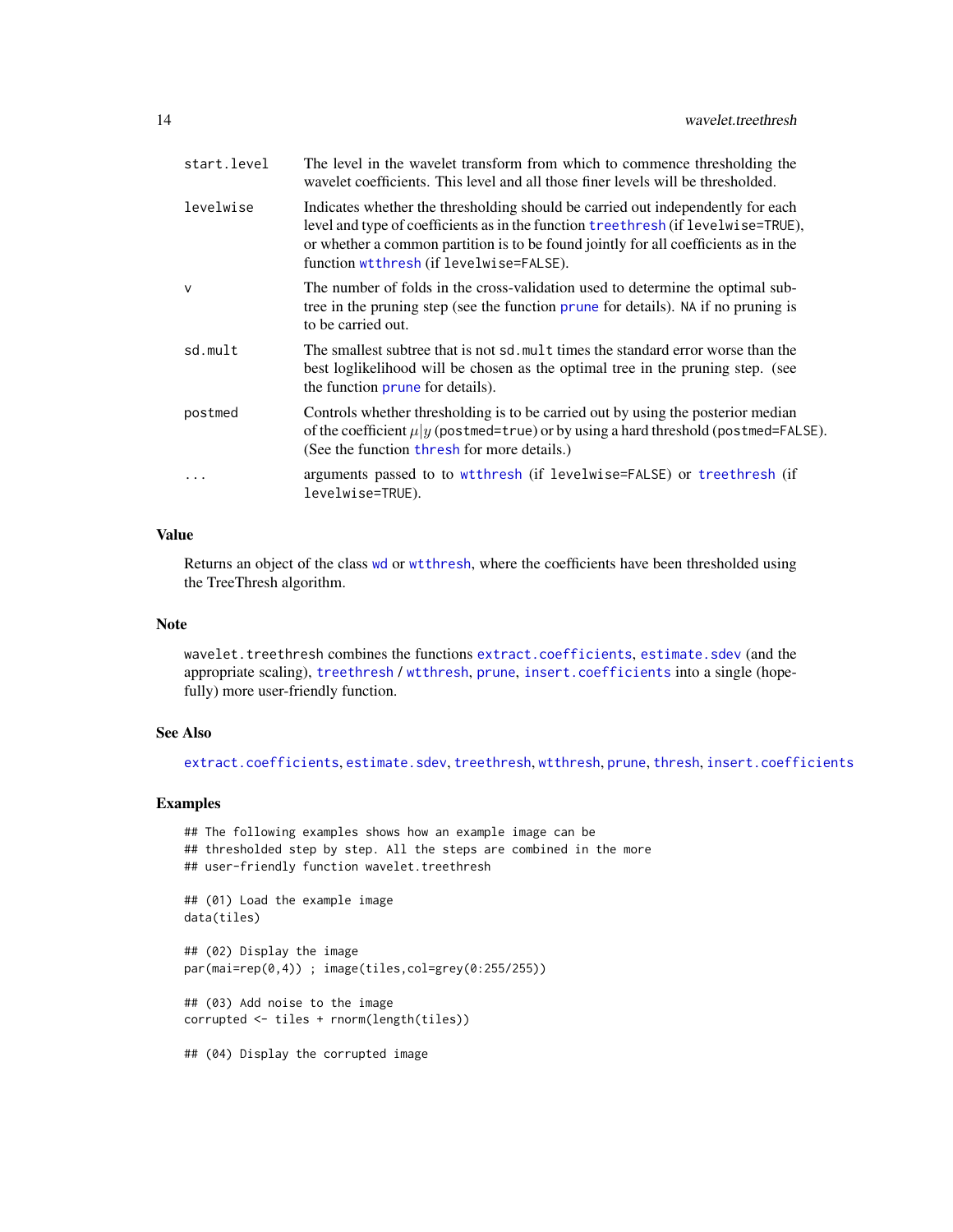#### <span id="page-14-0"></span>wtthresh 15

```
par(mai=rep(0,4)) ; image(corrupted,col=grey(0:255/255))
## (05) Compute the wavelet transform
corrupted.wt <- imwd(corrupted)
## (06) Perform the thresholding
denoised.wt <- wavelet.treethresh(corrupted.wt)
## (07) Compute inverse wavelet transform
denoised <- imwr(denoised.wt)
## (08) Display denoised image
par(mai=rep(0,4)) ; image(denoised,col=grey(0:255/255))
## (09) Compute l2 loss
sum((denoised-tiles)^2)
## The call to wavelet.treethresh is equivalent to steps (06) to (13)
## of the example in the help section "coefficients".
```
<span id="page-14-1"></span>wtthresh *Compute optimal thresholding partition for a sequence of linked arrays*

## Description

This function carries out the joint thresholding algorithm described in section 5 of Evers and Heaton (2009). Though the function, in principle, can work any sequence of arrays, it is designed to work with blocks of wavelet coefficients. These can be extracted from an [wd](#page-0-0) or [imwd](#page-0-0) object using the function extract.coefficients.

### Usage

wtthresh(data, beta, weights, control=list())

| data    | A list containing the arrays to be thresholded. The elements of the array have<br>to be arrays of the same number of dimensions. The arrays can be of different<br>sizes, however the ratio of their side lengths has to be the same. Can be a list<br>of wavelet coefficients extracted using extract.coefficients. The data is |
|---------|----------------------------------------------------------------------------------------------------------------------------------------------------------------------------------------------------------------------------------------------------------------------------------------------------------------------------------|
|         | assumed to have noise of unit variance, thus the data needs to be rescaled a<br>priori (e.g. in the case of wavelet coefficients using function estimate. sdev).                                                                                                                                                                 |
| beta    | Instead of using the original data, one can call wtthresh using the $\beta_i$ instead<br>of the observed data. These can be computed using beta. Laplace.                                                                                                                                                                        |
| weights | The different elements of the list can be weighted. This allows for giving greater<br>weight to certain arrays. By default, no weights are used.                                                                                                                                                                                 |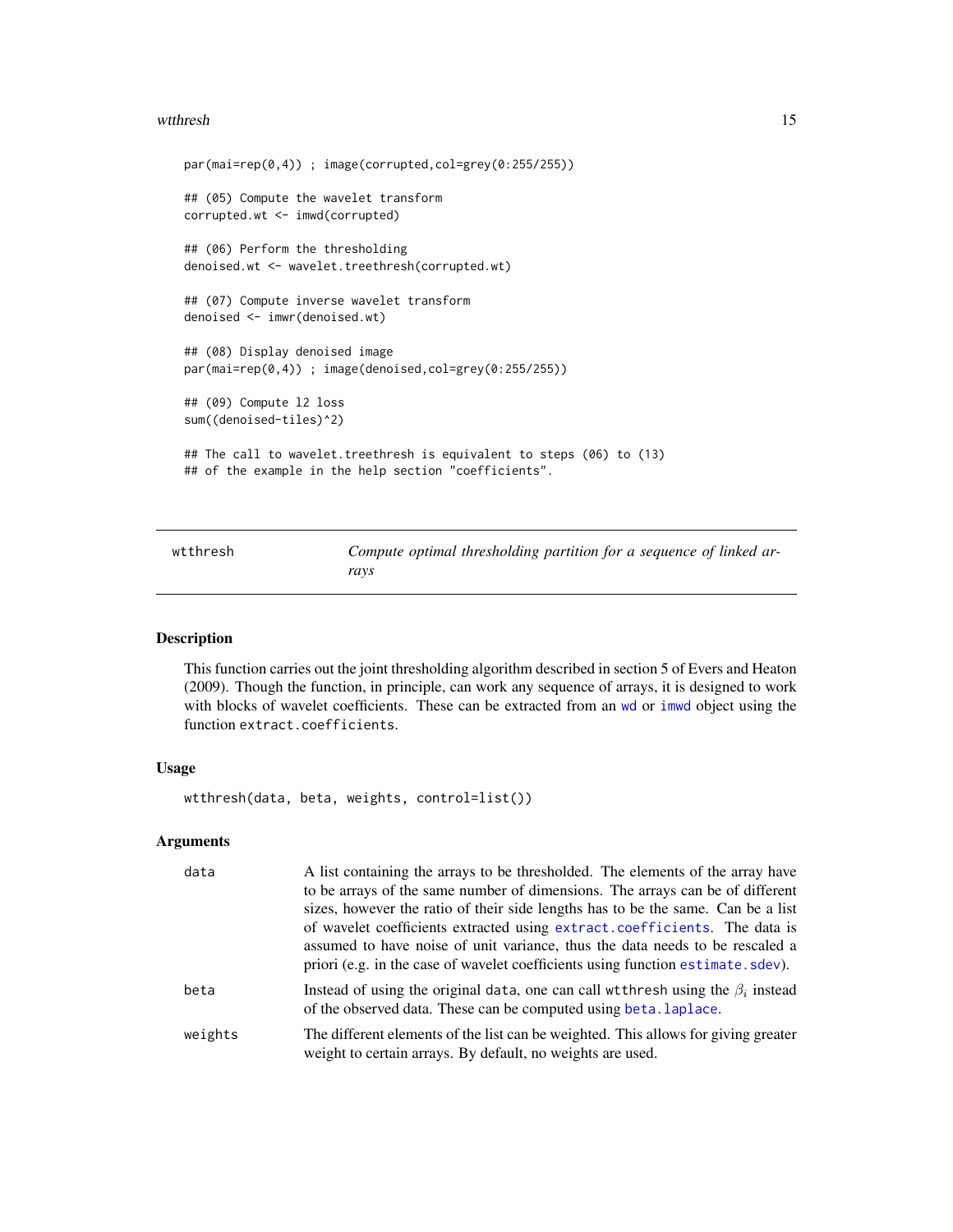- control A list that allows the user to tweak the behaviour of wtthresh. It can contain the following elements:
	- max.depth The maximum depth of the tree. Defaults to 10.
	- minimum.width The minimum width of a region of the partitioning of the largest array. This setting avoids creating too small regions. Defaults to 4.
	- **min.width.scale.factor** If the minimum width of the largest array of size  $l_0^d$ is minimum.width, then the minimum width for an array of the size  $l^2$  is d<sup>.</sup>minimum.width.scale.factor

minimum.width $\cdot \left( \frac{l}{l_{0}} \right.$ . Defaults to 1.

- min.minimum.width Do not allow the minimum width of a region to become less than min.minimum.width at any level. Defaults to 1.
- minimum.size The minimum size of a region of the partitioning of the largest array. This setting avoids creating too small regions. Defaults to  $8^d$ , where d is the dimension of the arrays.
- **min.size.scale.factor** If the minimum size of the largest array of size  $l_0^d$  is minimum.size, then the minimum size for an array of the size  $l^2$  is minimum.size $\cdot$  $\left(\frac{l}{l_0}\right)$ minimum.size.scale.factor . Defaults to 1.
- min.minimum.size Do not allow the minimum size of a region to become less than min.minimum.size at any level. Defaults to  $4^d$ , where  $d$  is the dimension of the arrays.
- rescale.quantile In order to correct for different depths of the splits (due to minimum size and width requirements) the score statistic s is rescaled:  $(s−$  $q_\alpha(df))/q_\alpha(df)$ , where  $q_\alpha(df)$  is the  $\alpha$  quantile of a  $\chi^2$  distribution with  $df$ degrees of freedom, and  $\alpha$  is set to rescale.quantile. Defaults to 0.5.
- lr.signif If the p-value of the corresponding likelihood ratio test is larger than 1-lr.signif a split will be discarded. Defaults to 0.5.
- absolute.improvement The minimum absolute improvement of the above criterion necessary such that a split is retained. Defaults to -Inf, i.e. deactivated.
- relative.improvement The minimum relative improvement of the above criterion necessary such that a split is retained. Defaults to -Inf, i.e. deactivated.
- **a** The parameter a of the Laplace distribution  $\gamma(\mu) \propto \exp(-a|\mu|)$  corresponding to the signal. Defaults to 0.5.
- **beta.max** The maximum value of  $\beta$ . Defaults to 1e5.
- max.iter The maximum number of iterations when computing the estimate of the weight  $w$  in a certain region. Defaults to 30.
- tolerance.grad The estimate of the weight  $w$  in a certain region is considered having converged, if the gradient of the likelihood is less than tolerance.grad. Defaults to 1e-8.
- tolerance The estimate of the weight  $w$  in a certain region is considered having converged, if the estimates of the weight  $w$  change less than tolerance. Defaults to 1e-6.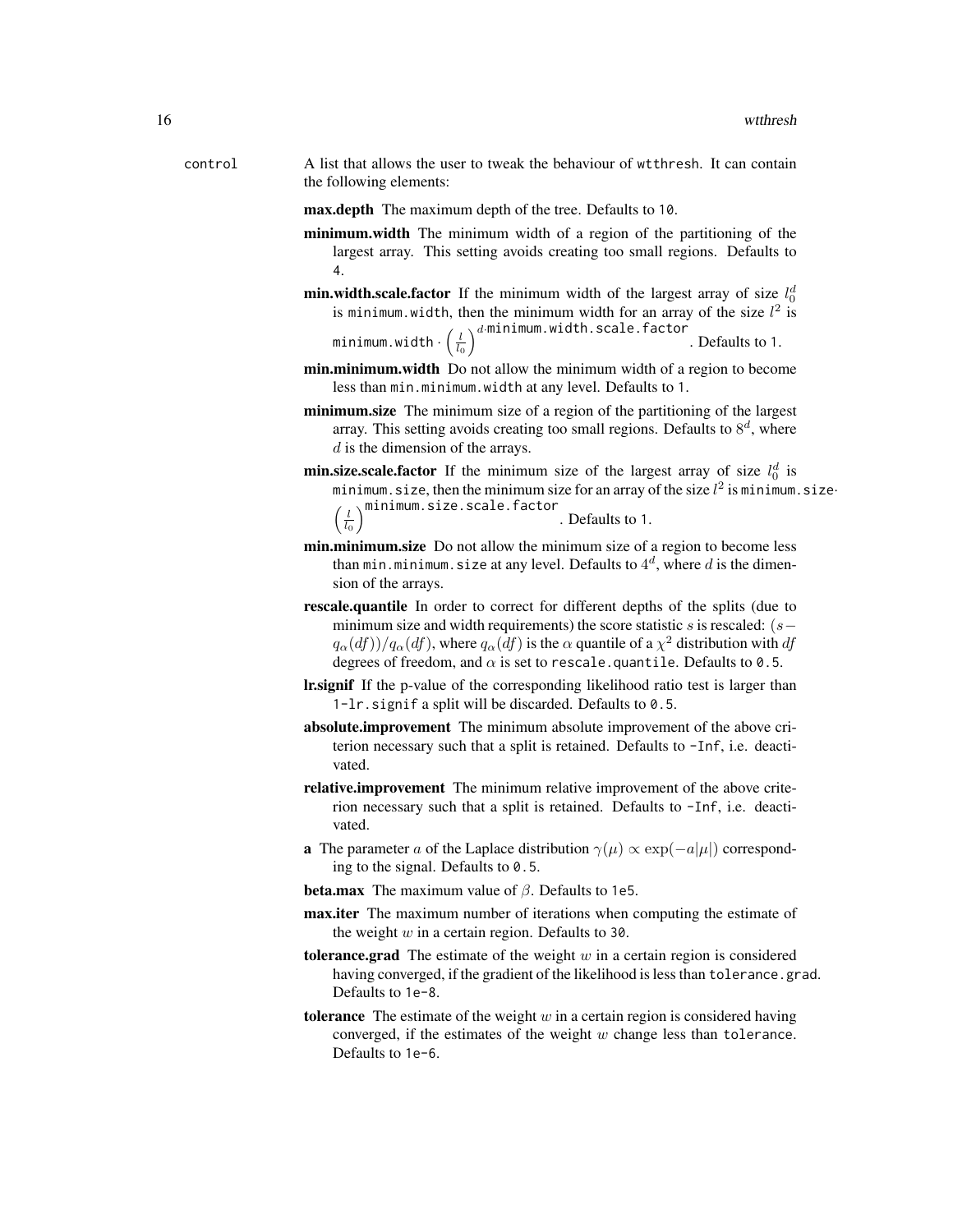#### <span id="page-16-0"></span>wtthresh 17

## Value

wtthresh returns an object of the class c("wtthresh"), which is a list containing the following elements:

| splits     | A table describing the structure of the fitted tree together with the local loglike-<br>lihoods required for the pruning.                 |
|------------|-------------------------------------------------------------------------------------------------------------------------------------------|
| details    | A table giving the details about where the split was carried out for each of the<br>arrays ( <i>i.e.</i> for each block of coefficients). |
| W          | The weights $w$ of the mixture component corresponding to the signal for each<br>region as described by the corresponding row of splits.  |
| t.         | The corresponding hard threshold t for each region as described by the corre-<br>sponding row of splits.                                  |
| membership | A list of the same length as data indicating to which region each entry of the<br>arrays of data belongs.                                 |
| beta       | The values of $\beta$ for each coefficient (as a list).                                                                                   |
| data       | The data used (as a list).                                                                                                                |
| weights    | The weights used for each array of observations/coefficients.                                                                             |
| control    | The control list of tuning options used. (see argument control).                                                                          |

## Note

For an example of the use of wtthresh, see [coefficients](#page-1-1).

#### References

Evers, L. and Heaton T. (2009) Locally adaptive tree-based thresholding.